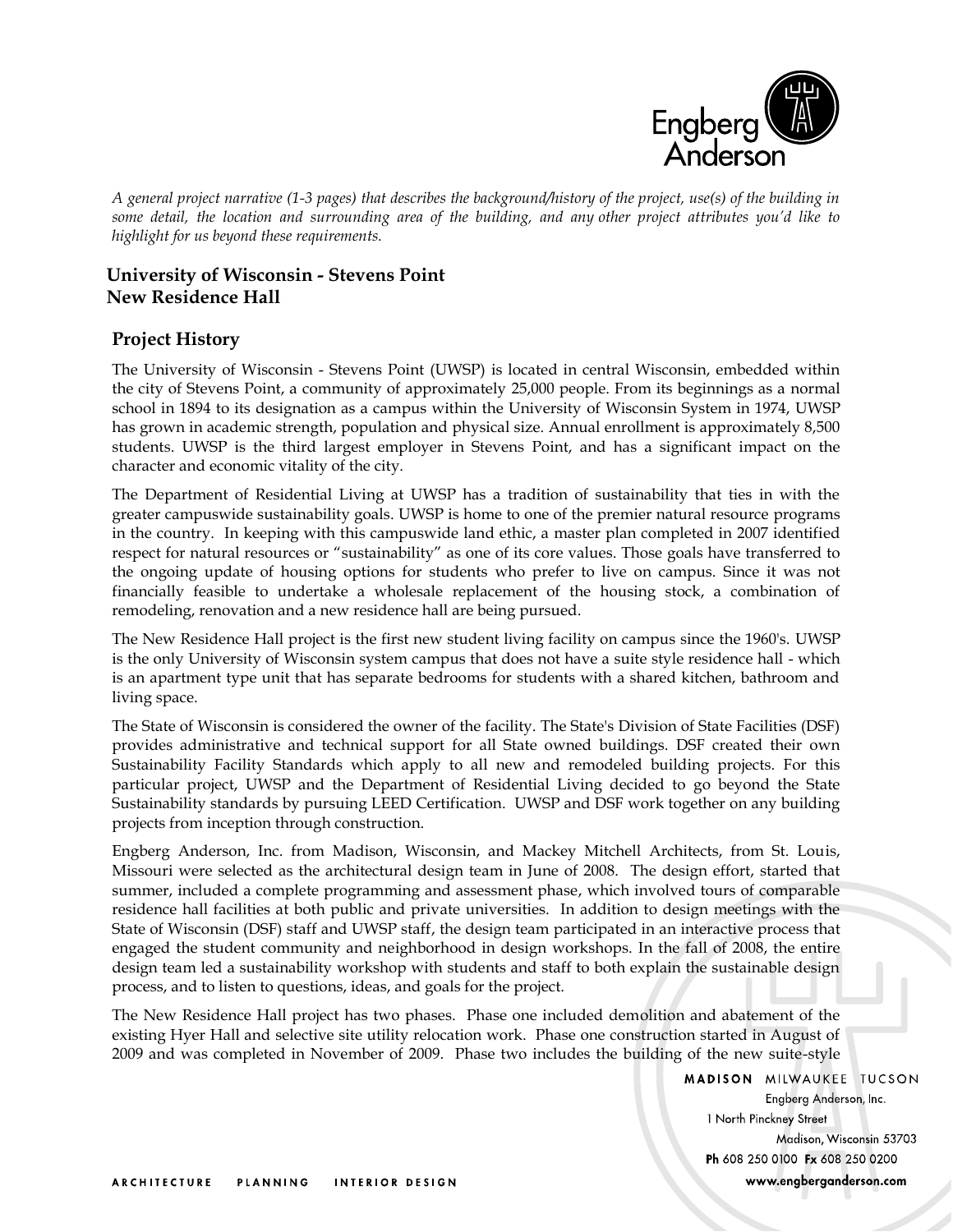residence hall and associated site and utility work. Phase two began in December 2010 with Owner occupancy scheduled for July 2011. For the purposes of LEED Certification, both separately bid phases won and executed by different contractors - are considered one project.

## **Project Description**

The new Residence Hall Facility will provide housing for 323 students in an apartment-style arrangement including 4 single-occupant bedrooms, a common living room, kitchen and bathroom facilities dedicated to only that apartment. The six-story, exterior masonry with metal panel building is intended to replace one existing traditional style building - Hyer Hall (capacity 200).

There will be 82 four-bedroom apartments including 5 units which allow the Community Advisor (CA) to reside within a four-bedroom apartment while maintaining a private, corridor entrance into the CA's room. Additionally, the Hall Director will be housed in a separate two-bedroom apartment. Each residential floor will also provide common areas that include a common lounge, laundry room, and unisex restroom/shower as well as other support spaces - recycling room with access to recycling chutes, custodial rooms, storage rooms and telecommunication/data rooms.

In addition to the student living floors, the facility will have a public "wing" that is open to residents in the new facility as well as residents in the neighborhood - which includes three other existing residence halls in this part of campus. The public wing is located at grade at the west half of the building and contains the main public entrance. The public area includes a lobby and common spaces, office and support facilities, a computer room, two multi-purpose/meeting rooms, and a recreation room with an adjacent kitchen/small dining area. Other student support spaces include a student leadership office, music room, and a student study lounge with small meeting rooms. General support spaces at this level include two public restrooms, a unisex family bathroom, a mail sorting room and accessory storage and custodial rooms.

The lowest level of the facility provides room for mechanical space, a loading and service area, a custodial changing room, with the remaining floor dedicated to short and long term storage. In addition, the Hall Director apartment is located at this level where it is exposed to grade - providing for private patio space. The building also has a penthouse floor that houses mechanical equipment and provides access to the roof.

During the academic year, the new residence hall building will provide housing primarily for unmarried upper division and graduate students. During the summer months, the building will be used for shortterm camps and conferences, comprised primarily of adult participants. These facilities will be used to increase the adult conference market.

Staffing expectations include four FTE custodians, one live-in residence hall director, one assistant director and one front desk person (which would consistent of rotating student staff).

# **Site/Context**

The New Residence Hall building is located at the northeast portion of the UWSP campus. It is a part of the East Neighborhood zone, and is adjacent to many sports and recreational playing fields and facilities. Sited at the location of an existing residence hall, it takes advantage of existing utilities and pedestrian connections. The topography is relatively flat with a grade differential of 4 feet between the highest elevation (west) and the lowest elevation (northeast corner).